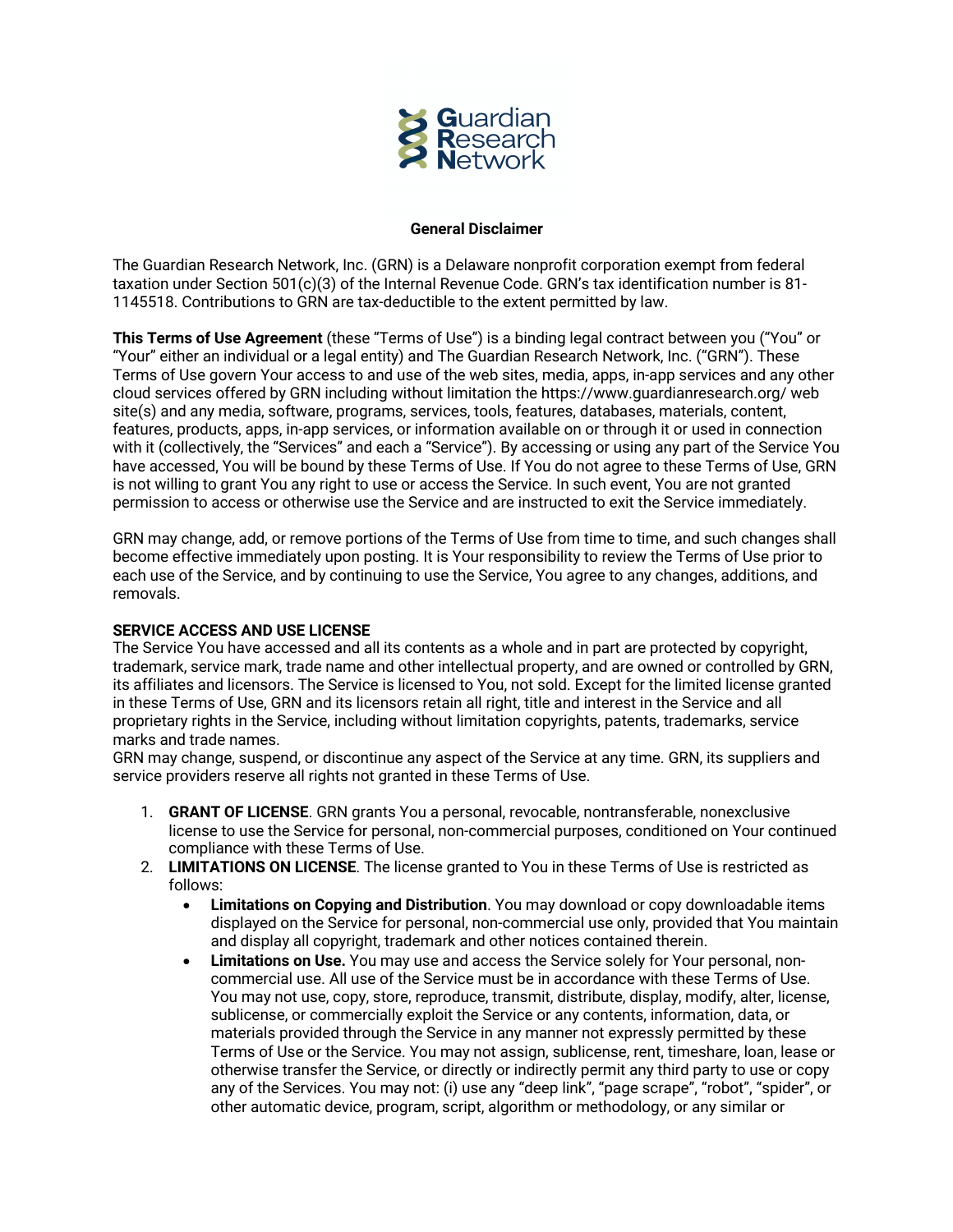

equivalent manual process, to access, acquire, copy, or monitor any portion of the Service or in any way reproduce or circumvent the navigational structure or presentation of the Service to obtain or attempt to obtain any materials, documents, or information through any means not purposefully made available through the Service; (ii) attempt to gain unauthorized access to any portion or feature of the Service, including without limitation, the account of any other authorized user or any other systems or networks connected to the Service or to any server used by GRN or to any of the services offered on or through the Service, by hacking, password "mining" or any other illegitimate or prohibited means; (iii) probe, scan, or test the vulnerability of the Service or any network connected to the Service, or breach the security or authentication measures on the Service, or any network connected to the Service; (iv) reverse look-up, trace, or seek to trace any information on any other authorized user of or visitor to the Service; (v) take any action that imposes an unreasonable or disproportionately large load on the infrastructure of the Service or systems or networks of GRN or networks connected to the Service; (vi) use any device, software, or routine to interfere with the proper working of the Service or any transaction being conducted on the Service, or with any other person's use of the Service; (vii) use the Service to harvest or collect e-mail addresses or other contact information; (viii) market, cobrand, private label, separately distribute, resell or otherwise permit third parties to access and use the Service without the express, separate and prior written permission of GRN; (ix) create an intact reproduction of a page or pages of the Service into another service; or (x) use the Service in an unlawful manner or in a manner that could damage, disparage, or otherwise negatively impact GRN.

- **Non-Solicitation.** You may not post or transmit through the Service any material which contains advertising or any solicitation with respect to products or services.
- **Limitations on Reverse Engineering and Modification**. You may not reverse engineer, decompile, disassemble, modify, or create works derivative of the Service or any materials accessed through the Service, or assist or encourage any third party in doing so.
- Proprietary Notices. You may not remove any proprietary notices, including copyright and trademark notices, or labels from the Service on any materials accessed through the Service.
- Compliance with Applicable Law. You are solely responsible for ensuring Your use of the Service is in compliance with all applicable foreign, federal, state, and local laws, rules and regulations.
- 3. **USER OBLIGATIONS.** By downloading, accessing, or using the Service in order to view information and materials or submit Material (as defined below) of any kind, You represent that You: (i) are at least eighteen (18) years of age, or between thirteen (13) and seventeen (17) years of age and using the Service with parental or legal guardian consent and supervision; (ii) are registered to the extent required, and have not been previously restricted, suspended or terminated by GRN; and (iii) are not using another authorized user's account without that person's permission.
- 4. **YOUR SUBMISSION OF CONTENT**. The Service may contain comment areas, questionnaires, tools, and other interactive features where You can share and display content, information, postings, materials, including without limitation, statements, photographs, video, and other images (collectively "Materials"). You are solely responsible for any Materials You provide. By submitting Materials to the Service, You warrant that You have all necessary rights to grant, and automatically grant to GRN and its affiliates, a royalty-free, worldwide, perpetual, irrevocable, nonexclusive and fully sublicensable right (including any moral rights) and license to use, license, reproduce, modify, adapt, publish, publicly display, publicly perform, translate, and distribute such Materials (in whole or in part) and/or to incorporate them in other works in any form, media or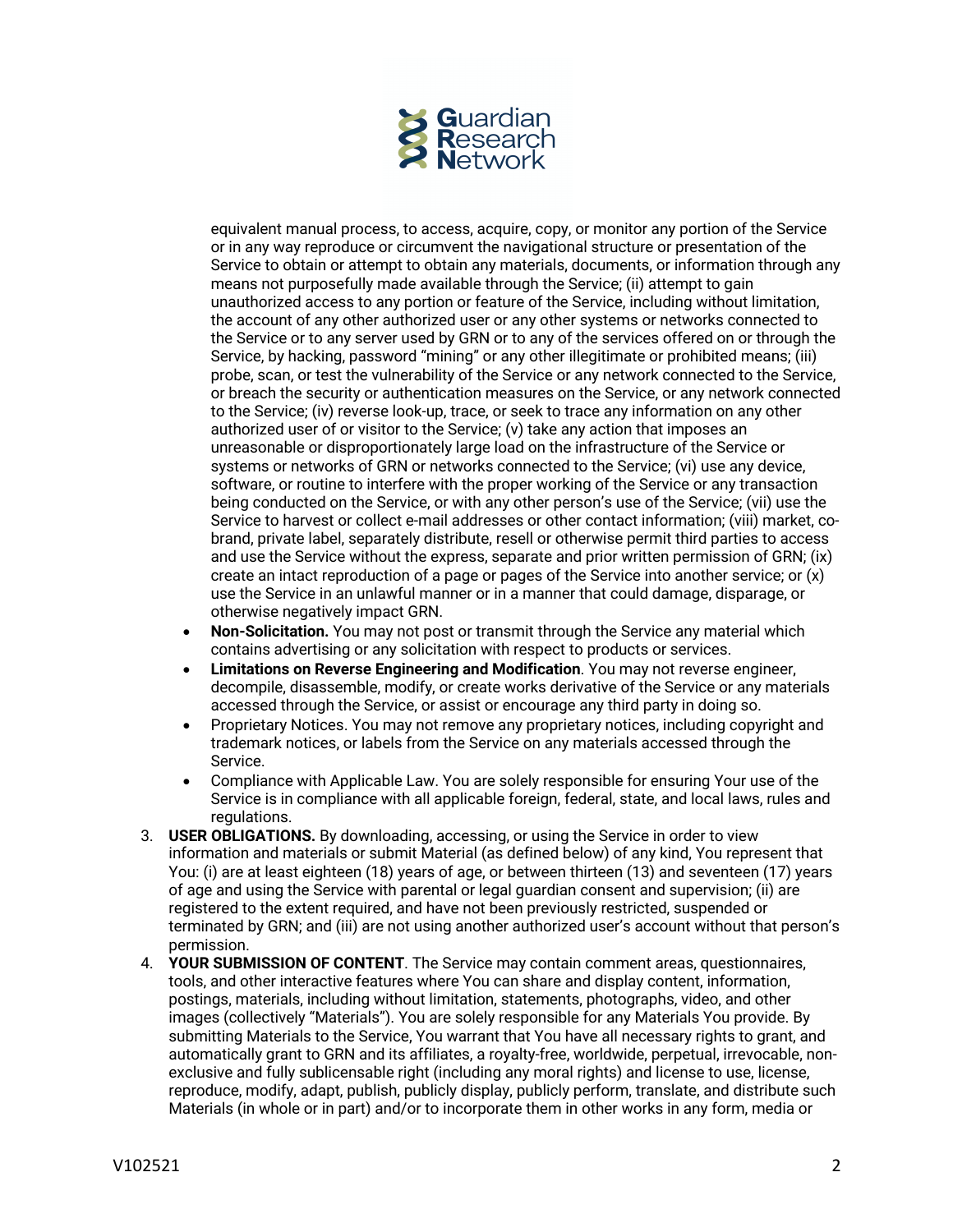

technology now known or developed in the future. You also permit any other users of the Service to access, view, store or reproduce Your Materials and content for that user's personal, noncommercial use. GRN will not be required to treat any Materials as confidential, and You grant to GRN the right to edit, copy, display, publish and distribute any Materials made available via the Service by You, without compensation to You or any other party submitting the Materials for You. Notwithstanding the right and license, by merely permitting Your Materials to appear on the Service, GRN is not a publisher of such Materials, and is merely functioning as an intermediary to enable You to provide and display Materials. Moreover, and except as provided in these Terms of Use with respect to the right and ability of GRN to delete or remove Materials, GRN does not endorse, oppose, or edit any opinion provided by You or any other user and does not make any representation with respect to, nor does it endorse the accuracy, completeness, timeliness, or reliability of any Materials displayed, uploaded, linked-to or distributed by You or any other user. You agree that by using the Service, You will not post or transmit any of the following:

- anything that interferes with or disrupts the Service or its operation;
- Materials that are vulgar, obscene, indecent, profane, or otherwise objectionable or offensive, defamatory, libelous, unlawful, threatening, abusive, harassing, misleading, or false;
- unauthorized copyrighted materials, or any other material that infringes on the intellectual property rights, rights of publicity or personality, trade secrets, confidentiality, or privacy of others;
- Materials that encourage criminal conduct or that would give rise to civil liability or otherwise violate any law or regulation in any jurisdiction;
- Materials that harm minors;
- Materials that impersonate any other person or entity, whether actual or fictitious, or that misrepresent Your affiliation with any entity; or
- files that contain malicious code, viruses, corrupted files, or any other similar software or programs that may damage the operation of another's computer, network, or the Service.
- 5. **OTHER TERMS AND CONDITIONS**. Additional notices or terms and conditions may apply to receipt of services, participation in a particular program, sweepstakes, training, authorized user registration to other specific portions or features of the Service, all of which are made a part of these Terms of Use by this reference. If there is a conflict between these Terms of Use and the terms posted for or applicable to a specific portion of the Service, the latter terms shall control with respect to Your use of that portion of the Service.
- 6. **LINKS TO OTHER SERVICES.** GRN may provide links, in its sole discretion, to other services. GRN is not responsible for the availability of these outside resources or their contents. GRN expressly disclaims any responsibility for the content, materials, accuracy of information and/or the quality of the products or services provided by, available through, or advertised on these third-party services, or the products or services provided by any third party.
- 7. **LINKS TO THIS SERVICE**. You may link to the Service provided that You do so in a way that indicates that the link is direct to a GRN Service and is fair and not misleading. You may not integrate or make use of all or part of the Service in ways that would confuse or mislead visitors as to the nature and origin of the Service's content.
- 8. **PASSWORDS & SECURITY**. Registration by You as an authorized user for access to certain areas of the Service may require both a username and a password ("Authorized User Credentials"). You may also have to provide certain registration information, all of which must be accurate and updated. You are not allowed to share or give Your Authorized User Credentials to anyone else. You are responsible for maintaining the confidentiality of Your password. You agree not to use another person's Authorized User Credentials or select Authorized User Credentials: (i) with the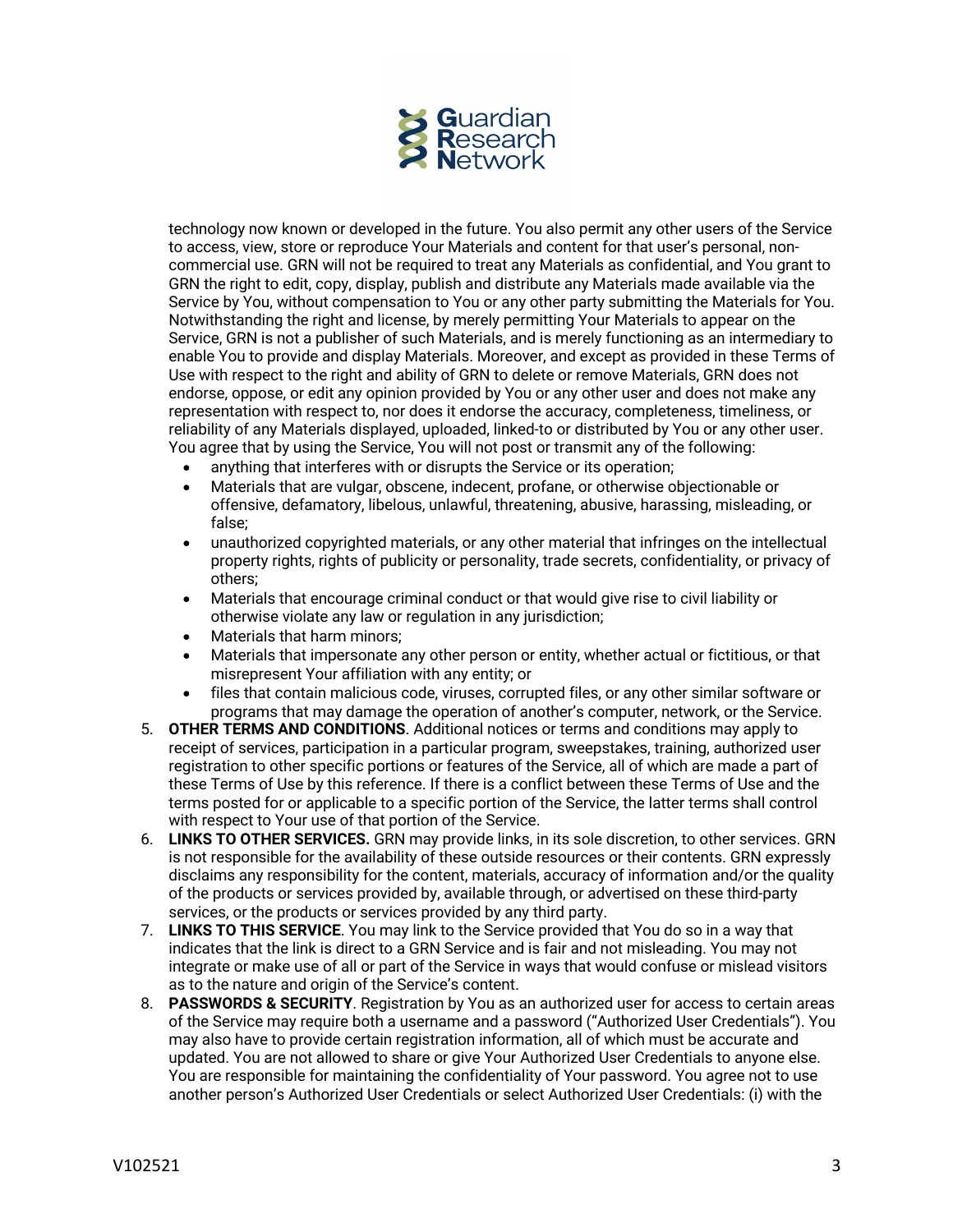

intent to impersonate another person; (ii) subject to the rights of another person without authorization; (iii) in violation of the intellectual property rights of another person; or (iv) that GRN, in its sole discretion, deems inappropriate or offensive or discriminates on the basis of race, color, sex, language, religion, political or other opinion, national or social origin, property, birth or other status. You acknowledge and agree that You shall have no ownership or other property interest in Your account and/or username, and You further acknowledge and agree that all rights in and to Your username and account are and shall forever be owned by and inure to the benefit of GRN. Failure to comply with the foregoing shall constitute a breach of these Terms of Use, which may result in immediate suspension or termination of Your Authorized User Credentials. **GRN WILL NOT BE LIABLE FOR ANY LOSS OR DAMAGE ARISING FROM YOUR FAILURE TO COMPLY WITH THESE OBLIGATIONS**. GRN reserves the right to delete or change Authorized User Credentials (with or without notice) at any time and for any reason.

- 9. **TERMINATION**. These Terms of Use and Your license to use the Service will take effect the moment You install, access, or use the Service and will be in effect until terminated as set forth below. This license will automatically terminate in the event You breach any of these terms. Termination will be effective without notice. You may terminate these Terms of Use at any time by ceasing to use the Service. All applicable provisions of these Terms of Use as identified below will survive termination. Upon termination, You must destroy all copies of any aspect of the Service in Your possession. The following will survive termination of these Terms of Use for any reason: (i) the General section below; (ii) the provisions concerning rights in Your Materials that You have granted to GRN; and (iii) GRN' proprietary rights, indemnity, disclaimers of warranty, limitation of liability, and governing law.
- 10. **WARRANTY DISCLAIMER**. YOU EXPRESSLY AGREE THAT USE OF THE SERVICE IS AT YOUR SOLE RISK AND YOU ASSUME ALL RISKS AND LIABILITIES. THE SERVICE AND ITS INFORMATION, CONTENT, MATERIALS, PRODUCTS, SERVICES, AND USER CONTENT IS PROVIDED ON AN "AS AVAILABLE," "AS IS" BASIS. TO THE MAXIMUM EXTENT PERMITTED BY LAW, GRN AND ITS LICENSORS DISCLAIM ALL WARRANTIES WITH RESPECT TO THE SERVICE, INCLUDING, BUT NOT LIMITED TO, THE IMPLIED WARRANTIES OF NON-INFRINGEMENT, TITLE, MERCHANTABILITY, QUIET ENJOYMENT, QUALITY OF INFORMATION, FITNESS FOR A PARTICULAR PURPOSE, AND RESULTS THAT MAY BE OBTAINED FROM USE OF THE SERVICE. GRN DOES NOT ENDORSE, RECOMMEND, OR MAKE ANY WARRANTIES AS TO THE CONTENT, INFORMATION, MATERIALS, USER MATERIALS, FEATURES, SERVICES, PRODUCTS, OPINIONS, OR STATEMENTS AVAILABLE ON OR THROUGH THE SERVICE OR THROUGH LINKS ON THE SERVICE. GRN DOES NOT WARRANT THAT THE SERVICE WILL MEET YOUR REQUIREMENTS, OR THAT THE OPERATION OF THE SERVICE WILL BE UNINTERRUPTED OR ERROR-FREE, OR THAT DEFECTS IN THE SERVICE WILL BE CORRECTED. YOU SPECIFICALLY ACKNOWLEDGE THAT GRN IS NOT LIABLE FOR THE DEFAMATORY, OFFENSIVE, OR ILLEGAL CONDUCT OF OTHER USERS OR THIRD PARTIES AND THAT THE RISK OF INJURY FROM THE FOREGOING RESTS ENTIRELY WITH YOU.
- 11. **OTHER DISCLAIMERS.** CONTENT ON THE SERVICE IS NOT INTENDED TO SUBSTITUTE FOR PROFESSIONAL ADVICE OF ANY KIND. IN PARTICULAR, NOTHING CONTAINED ON THE SERVICE IS OR SHOULD BE CONSIDERED, OR USED AS A SUBSTITUTE FOR, MEDICAL ADVICE, DIAGNOSIS OR TREATMENT. ALWAYS SEEK THE ADVICE OF YOUR PHYSICIAN OR OTHER QUALIFIED HEALTH PROVIDER WITH ANY QUESTIONS YOU MAY HAVE REGARDING PERSONAL HEALTH OR MEDICAL CONDITIONS. NEVER DISREGARD OR AVOID PROFESSIONAL MEDICAL ADVICE OR DELAY IN SEEKING IT BECAUSE OF SOMETHING YOU HAVE READ, HEARD OR SEEN ON THE SERVICE. GRN DOES NOT REPRESENT OR WARRANT THAT PRODUCT INFORMATION ON THE SERVICE IS ACCURATE OR COMPLETE, AS INFORMATION MAY BE PROVIDED BY PRODUCT MANUFACTURERS, SUPPLIERS OR OTHER THIRD PARTIES, AND ON OCCASION THEY MAY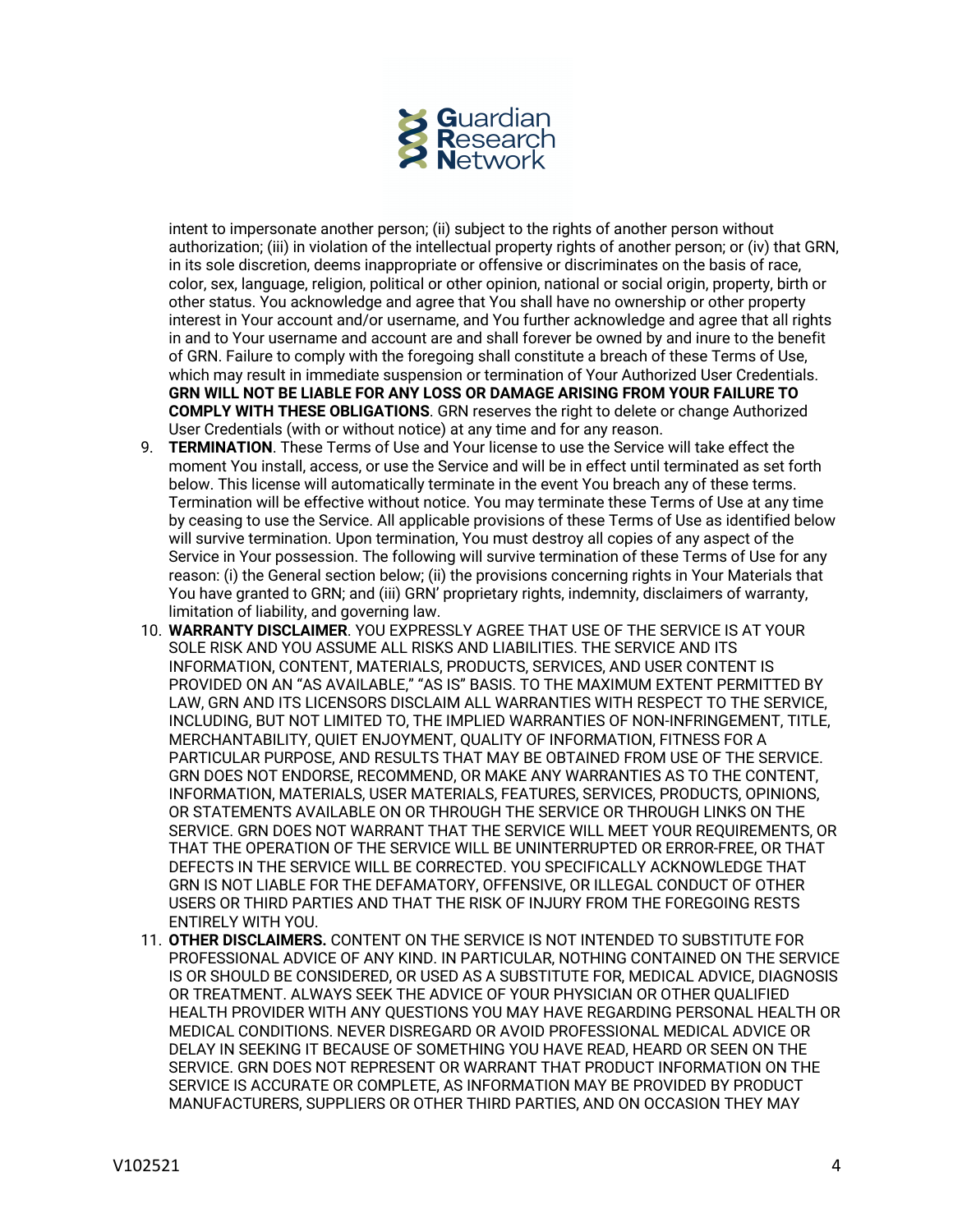

MODIFY THEIR PRODUCTS AND SERVICES, AND UPDATE THEIR LABELS, GUIDELINES, AND INSTRUCTIONS. WE RECOMMEND THAT YOU DO NOT RELY SOLELY ON THE INFORMATION PRESENTED ON THE SERVICE AND THAT YOU CONSULT THE PRODUCT'S LABEL OR THE SERVICE PROVIDER'S GUIDELINES AND INSTRUCTIONS, OR CONTACT THE THIRD PARTY DIRECTLY IF YOU HAVE A SPECIFIC CONCERN OR QUESTION ABOUT A PRODUCT OR SERVICE.

- 12. **LIMITATION OF LIABILITY.** TO THE MAXIMUM EXTENT PERMITTED BY LAW, IN NO EVENT WILL GRN, ITS AFFILIATES OR ANY SUPPLIER/LICENSOR OF EITHER BE LIABLE TO YOU OR ANY THIRD PARTY FOR ANY DIRECT, SPECIAL, INCIDENTAL, CONSEQUENTIAL, PUNITIVE, OR INDIRECT DAMAGES (WHETHER IN CONTRACT, TORT (INCLUDING NEGLIGENCE), OR OTHERWISE), WHICH INCLUDE, WITHOUT LIMITATION, DAMAGES FOR PERSONAL INJURY, LOST PROFITS, LOST DATA AND BUSINESS INTERRUPTION, ARISING OUT OF THE USE OF, OR INABILITY TO USE, THE SERVICE, ITS CONTENT OR PRODUCTS, OR ANY OF ITS THIRD PARTY CONTENT OR PRODUCTS AVAILABLE OR SOLD ON OR THROUGH THE SERVICE, EVEN IF GRN HAS BEEN ADVISED OF THE POSSIBILITY OF SUCH DAMAGES. IN ANY CASE, THE ENTIRE LIABILITY OF GRN AND ITS SUPPLIERS/LICENSORS UNDER THESE TERMS OF USE FOR ALL DAMAGES, LOSSES, AND CAUSES OF ACTION (WHETHER IN CONTRACT, TORT (INCLUDING NEGLIGENCE), OR OTHERWISE) IS LIMITED TO THE AMOUNT PAID BY YOU, IF ANY, FOR ACCESS TO THE SERVICE. Some states do not allow the exclusion of incidental or consequential damages, or the limitation on how long an implied warranty lasts, so some of the above may not apply to You.
- 13. **DIGITAL MILLENNIUM COPYRIGHT ACT ("DMCA") NOTICE**. GRN is committed to complying with copyright and related laws, and requires all users of the Service to comply with these laws. Accordingly, You may not store any material or content or use or disseminate any material or content though the Service in any manner that constitutes an infringement of third-party intellectual property rights, including rights granted by copyright law. Owners of copyrighted works who believe that their rights under copyright law have been infringed may take advantage of certain provisions of the Digital Millennium Copyright Act of 1998 (the "DMCA") to report alleged infringements. You may not post, modify, distribute, or reproduce in any way any copyrighted material, trademarks, or other proprietary information belonging to others without obtaining the prior written consent of the owner of such proprietary rights. It is the policy of GRN to terminate use privileges of any user who repeatedly infringes the copyright rights of others upon receipt of proper notification to GRN by the copyright owner or the copyright owner's legal agent. If You feel that a posted message is objectionable or infringing, GRN encourages You to contact GRN immediately. Upon GRN' receipt of a proper written notice of claimed infringement under the DMCA, GRN will respond expeditiously to remove, or disable access to, the material claimed to be infringing and will follow all other relevant procedures specified in the DMCA regarding the claimed infringement. The designated agent of GRN (i.e., the proper party) to whom You should address such notice is listed below. If You believe that Your work has been copied and posted using the Service in a way that constitutes copyright infringement, please provide GRN's designated agent with a written communication containing the following information:
	- an electronic or physical signature of the person authorized to act on behalf of the owner of the exclusive right in the copyright that is allegedly infringed;
	- a description of the copyrighted work that You claim has been infringed;
	- a description of where the material that You claim is infringing is located to permit GRN to locate the material;
	- Your address, telephone number, and email address;
	- a statement by You that You have a good faith belief that the disputed use is not authorized by the copyright owner, its agent, or the law; and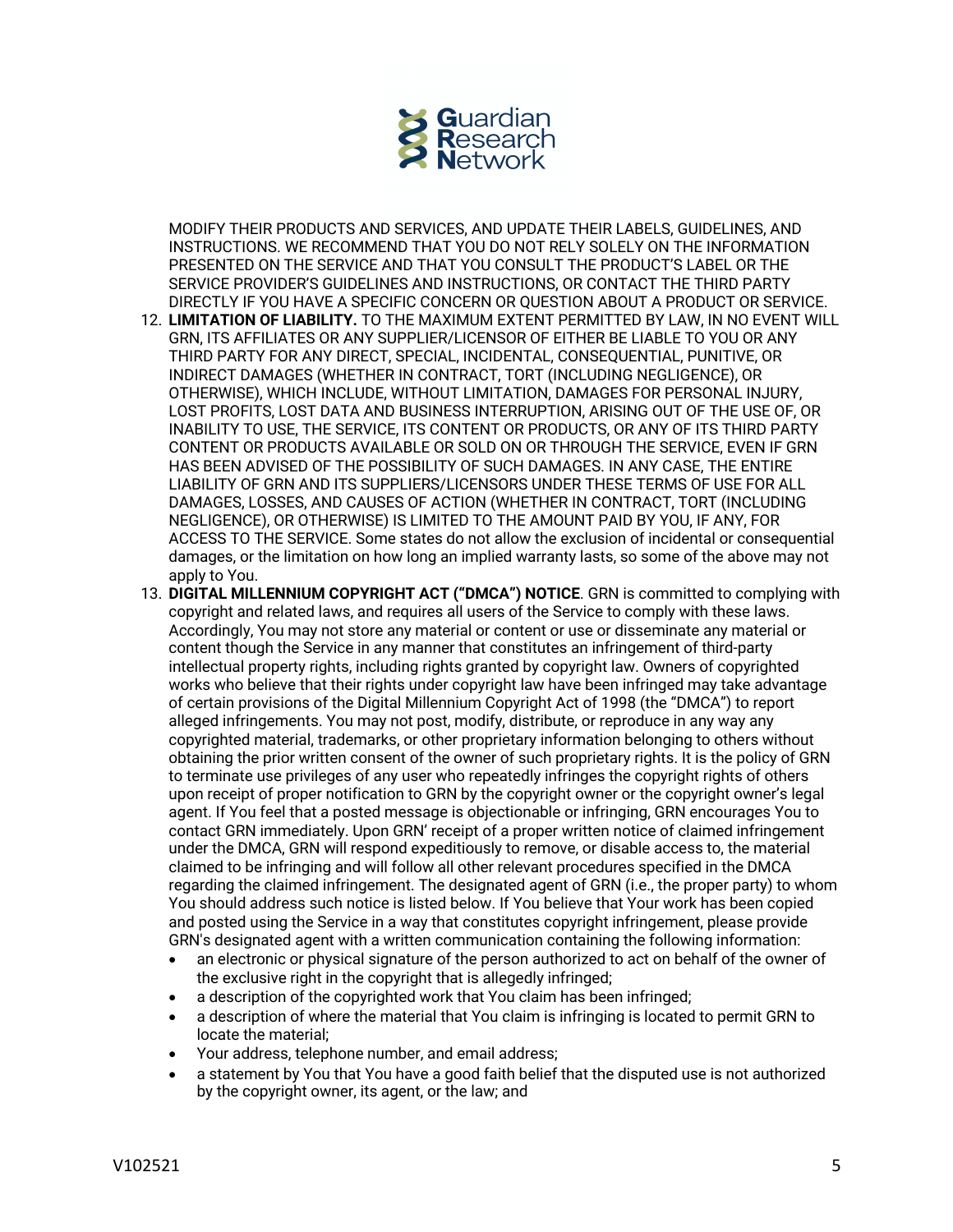

• a statement by You, made under penalty of perjury, that the information contained in Your report is accurate and that You are the owner of the exclusive right in the copyright that is allegedly infringed or authorized to act on the owner's behalf.

GRN' designated agent for notice of claims of copyright infringement can be reached as follows:

By E-Mail: generalcounsel@guardianresearch.org with the subject line "DMCA"

By Mail: Guardian Research Network, Inc. 101 E. Wood Street Spartanburg, SC 29303 USA Attention: General Counsel

- 14. **INTERNATIONAL USERS**. While all Services are controlled and operated within the United States, this publication may be distributed internationally and may contain references to GRN and other GRN services, products, and programs that are not in Your country. These references do not imply that GRN intends to announce or provide the programs, products, or services in Your country. All questions about GRN activities in Your country should be directed to GRN within the United States. GRN makes no representation that content, materials, or products available on or through the Service are appropriate or available for use outside of the United States. If You access or use the Service from a location outside the United States, You are responsible for compliance with applicable laws, including local laws regarding online conduct and content and product use, local national GRN society rules and policies, and U.S. export laws and regulations.
- 15. **MONITORING**. GRN has the right, but not the obligation, to monitor the content of the Service (including any social or chat forum or tools, services or functions that enable the sharing, display or performance of any Material), to determine compliance with these Terms of Use and any operating rules established by GRN, and to satisfy any law, regulation, or authorized government request. GRN has the right and sole discretion to edit, refuse to post, or to remove any Materials submitted to or posted on or within the Service, including, without limitation, the right to remove any Materials that GRN, in its sole discretion, finds to be in violation of the provisions hereof or otherwise objectionable.
- 16. **INDEMNIFICATION.** You agree to indemnify, defend, and hold GRN and its affiliates and its and their respective governors, directors, officers, employees, volunteers, and agents harmless from and against any and all claims, actions, demands, damages, costs, liabilities, losses and expenses (including reasonable attorneys' fees and costs) arising out of or relating to Your use of the Service.
- 17. **PRIVACY POLICY**. You understand, acknowledge, and agree that the operation of certain programs, services, tools, purchase options, materials, or information in the Service requires the submission, use and dissemination of various personal identifying information. Accordingly, if You wish to access and use those programs, services, tools, materials, purchase options, or information of the Service, You acknowledge and agree that Your use of the Service will constitute acceptance of the personal identifying information collection and use practices contained in the privacy policies posted on the Service.
- 18. **TRADEMARK INFORMATION.** Guardian Research Network® is a registered mark of GRN, and is protected under common law, state law, and federal law including United States Code, Title 18, Section 706. GRN owns other trademarks displayed in connection with the Service.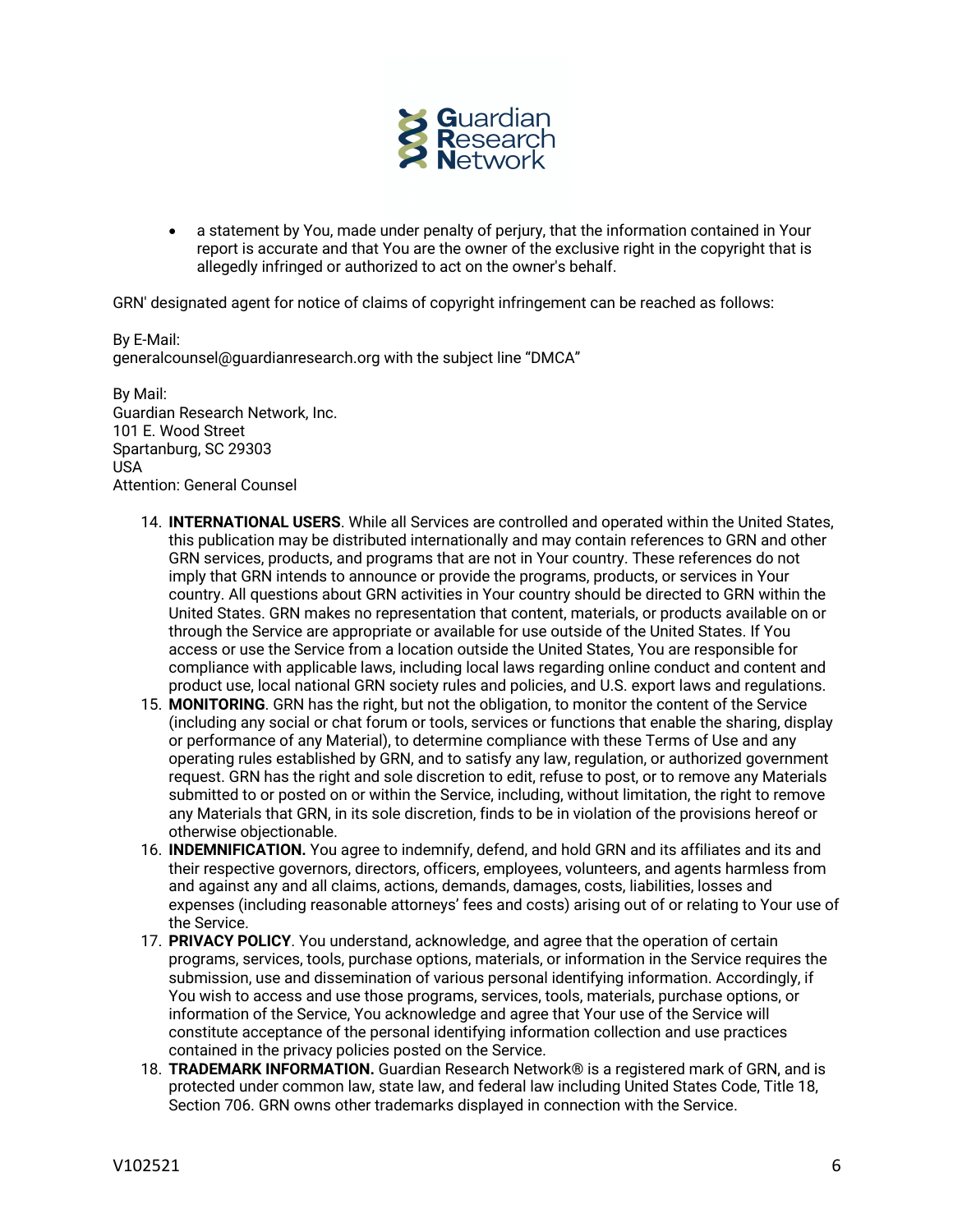

19. **GENERAL**. These Terms of Use are governed by and construed in accordance with the laws of South Carolina, as applied to agreements entered into and wholly performed within South Carolina between South Carolina residents. Any action or proceeding brought by You or GRN shall be brought only in a court of competent jurisdiction located in South Carolina and You and GRN agree to submit to personal jurisdiction of those courts for purposes of any action or proceeding. These Terms of Use constitute the entire understanding and agreement between GRN and You with respect to the Service and any transactions contemplated in these Terms of Use, and supersede all prior or contemporaneous oral or written communications with respect to the subject matter of these Terms of Use, all of which are merged into these Terms of Use. You may not modify, amend, or alter in any way these Terms of Use. In the event any provision of these Terms of Use is found to be invalid or unenforceable pursuant to judicial decree, the remainder of these Terms of Use will remain valid and enforceable according to its terms. Any failure by GRN to strictly enforce any provision of these Terms of Use will not operate as a waiver of that provision or any subsequent breach of that provision. The disclaimers and limitations of liability will survive any termination or expiration of these Terms of Use.

# **IT IS EXPRESSLY UNDERSTOOD AND AGREED THAT IN THE EVENT ANY REMEDY HEREUNDER IS DETERMINED TO HAVE FAILED ITS ESSENTIAL PURPOSE, ALL LIMITATIONS OF LIABILITY AND EXCLUSIONS OF DAMAGES WILL REMAIN IN EFFECT.**

If you have questions about this Privacy Policy, please contact us at:

Guardian Research Network, Inc. 101 E. Wood Street Spartanburg, SC 29303 USA

or

Attention: Robert Bakin, Ph.D., Chief Compliance & Privacy Officer Email: rbakin@guardianresearch.org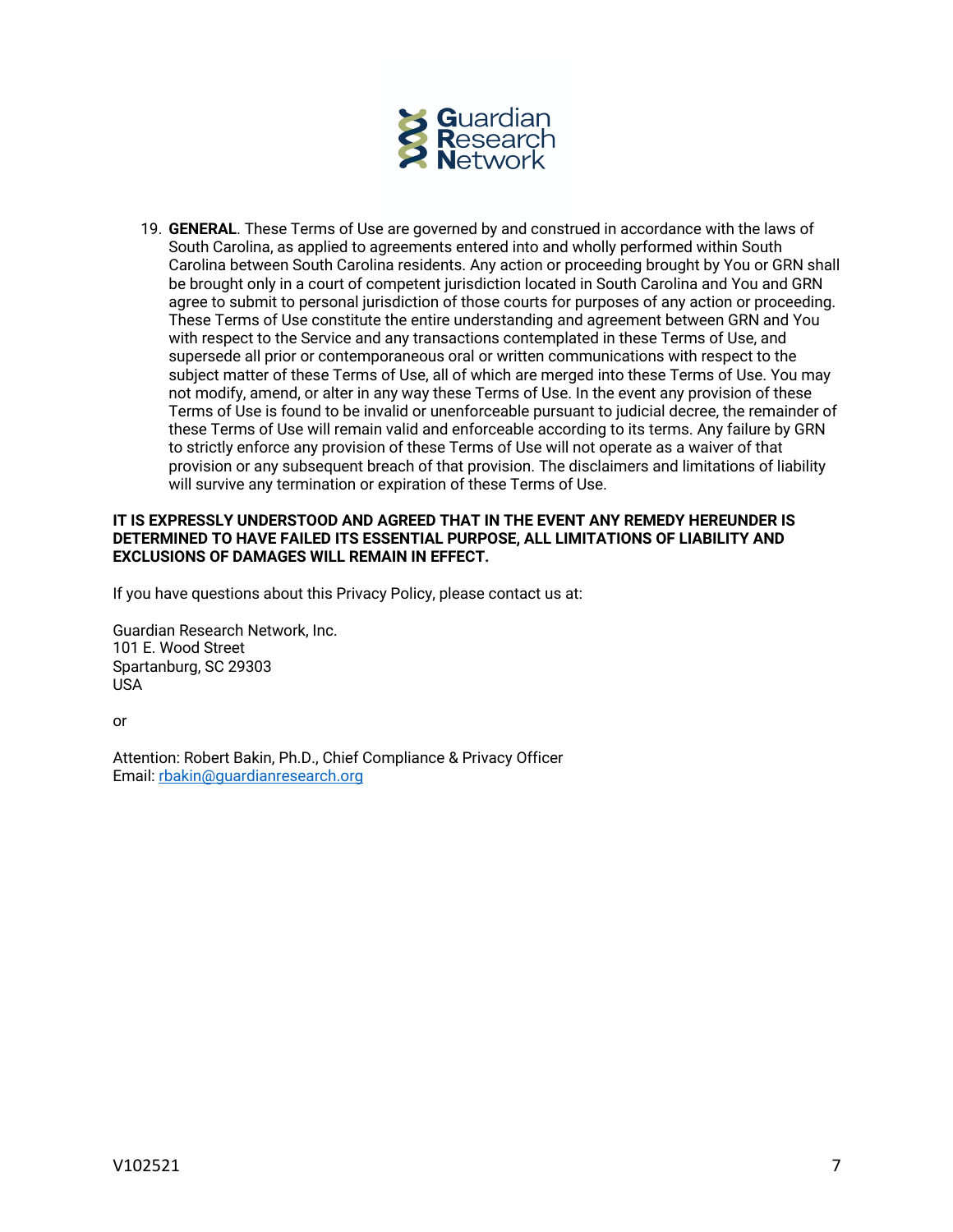

## **Guardian Research Network**

# **Online Privacy Policy**

## **Our Commitment to Privacy**

Your privacy is a priority, and we go to great lengths to protect it. This Privacy Policy describes how the Guardian Research Network (GRN) collects and uses information about our online visitors. We know you care about your information, and we want you to be fully informed about our practices. This Policy may be changed or updated from time to time. By visiting the GRN at our website, you accept the practices described in this Policy.

### **The Data We Collect**

Our website provides convenient ways for you to access our services and learn about important GRN opportunities and events. We collect information about our online visitors and use this information to communicate with our supporters and clients and process their transactions. We do not sell it to other organizations.

When you use our website to make a financial contribution, register for a special event, sign up to volunteer, or apply for a job, we may ask you for your name, address, phone number(s), and other information relevant to the transaction. We may ask for standard credit card information when you make a financial donation, pay for a class, or make a purchase. We obtain information about our online visitors from other sources as well. For example, we engage vendors that provide contact information and other data. We use this data to help us engage with people who may be interested in participating in GRN activities or contributing to the GRN mission.

We also collect non-personal information about our online visitors using "cookies", pixels, web beacons, and other technologies that operate automatically when you visit our website. We use this information to give our website visitors a more relevant online experience and to help us make website improvements. The information helps us understand which parts of our websites are the most popular, where our online visitors are going, and how long they spend there. If you do not want us to collect information using cookies, you can disable this function in your browser. If you block cookies from us, however, you may not be able to see personalized content and our website may not function optimally.

#### **How We Secure Data**

We use a variety of security measures to protect your data. We maintain physical, electronic, and procedural safeguards to help prevent unauthorized access to and improper use of personally identifiable information.

We protect the security of credit card transactions using several measures such as encryption, access controls, network firewalls, and physical security. These measures make it extremely difficult for anyone to intercept the credit card information you send to us. When we work with other companies to process credit card transactions, those companies also use encryption and other appropriate security measures. No website or electronic data can ever be completely secure, but we are always working to maintain upto-date and appropriate security mechanisms. GRN respects the privacy of every visitor to our website.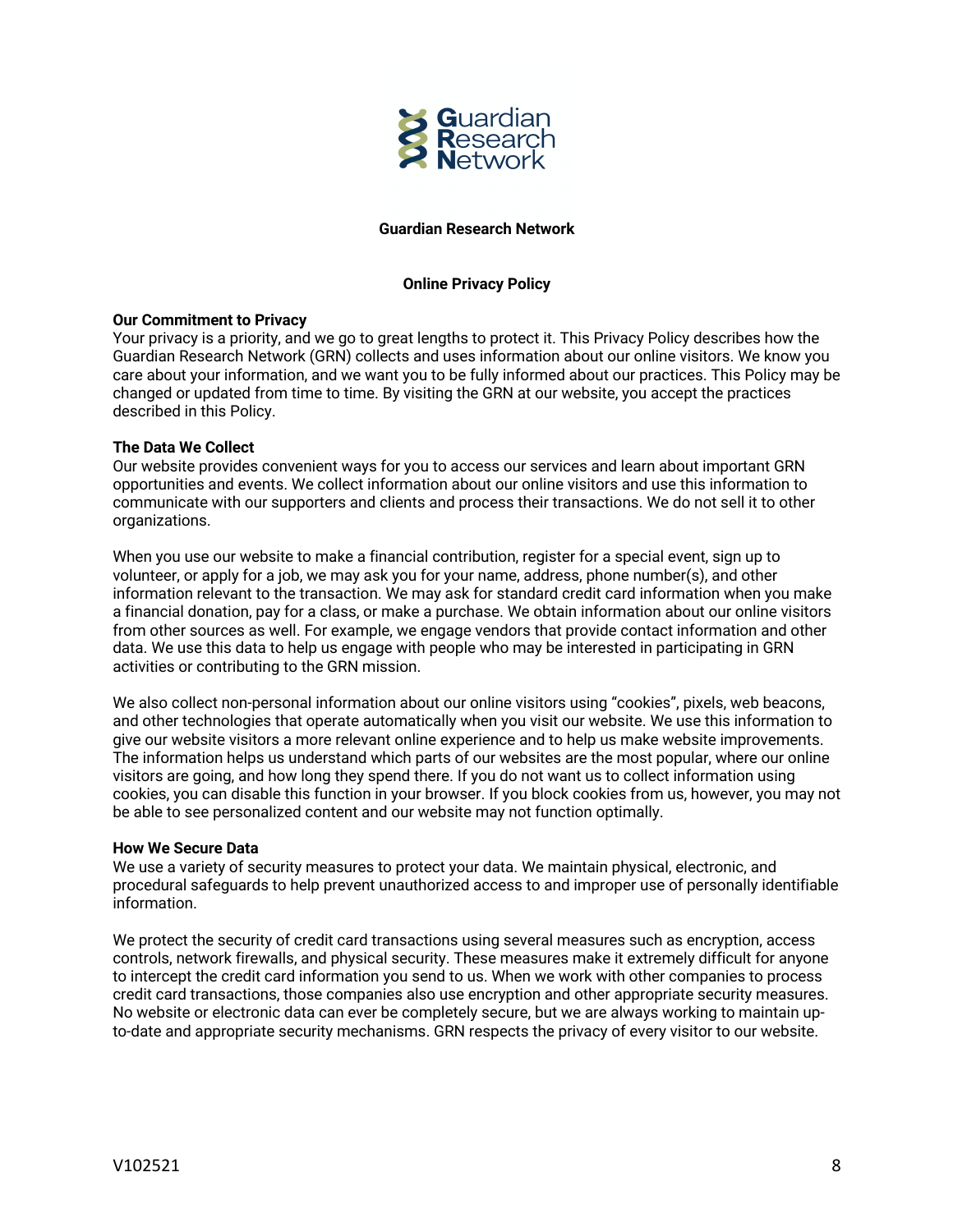

### **Security Measures**

GRN takes seriously the trust placed in us. GRN implements physical, technical, and administrative measures to prevent unauthorized access to or disclosure of information, to maintain data accuracy, to ensure the appropriate use of information, and otherwise safeguard personally identifiable information.

- **GRN produces secure applications by design**. GRN incorporates explicit security reviews in the software development lifecycle, quality assurance testing and operational deployment.
- **De-identification/Pseudonymization.** Personally identifiable information is stripped from identifying information. This data is then assigned a randomly generated ID so an individual cannot reasonably be identified.
- **Encryption**. GRN uses industry standard security measures to encrypt personally identifiable information both at rest and in transit.
- **Limiting access to essential personnel**. GRN limits access to personally identifiable information to authorized personnel, based on job function and role. GRN access controls include multi-factor authentication, single sign-on, and strict least-privileged authorization policy.
- **Detecting threats and managing vulnerabilities**. GRN uses intrusion detection and prevention measures to stop any potential attacks against its networks. We have integrated continuous monitoring in our processes and engage third party security experts to conduct penetration tests.
- **Incident Management.** GRN maintains a formal incident management program designed to ensure the secure, continuous delivery of its services. GRN has implemented an incident management program using industry best practices, including guidance from the National Institute of Standards and Technology (NIST).
- **Managing third party service providers.** GRN requires service providers to implement and maintain accepted industry standard administrative, physical, and technical safeguards to protect Personal Information

## **How We Use Your Information**

If you provide GRN with personal information when you visit our websites or use our mobile apps, we may use the information in our programs and activities. We may enter your information into one of our databases so we can contact you to obtain your input, provide information about our programs and events, request donations, or provide a more personalized online experience. GRN does not sell, trade, or share our donors' personally identifiable information with any other entity, except as described below. We do not send mailings to our donors on behalf of other organizations unless the donor has given us specific permission to do so. On occasion, GRN may share your information with our vendors and other partners that help us with our activities and programs. For example, we share information with vendors that help us fulfill orders, manage data, and process donations and credit card payments. These vendors are bound by strict confidentiality rules and are permitted to use the information only to support GRN operations. We also disclose information as required by law.

#### **HIPAA Compliance**

While GRN does not disclose, accept, or transmit Protected Health Information (PHI) on, or from, its public website, any business-related contractual use, disclosure, or transmission of PHI by GRN shall at all times be in compliance with relevant Federal (e.g., HIPAA) and state laws and regulations. When required by law, GRN shall enter into a HIPAA compliant Business Associate Agreement (BAA) and/or Data Use Agreement (DUA) with recipient or supplier of PHI. Fully De-Identified PHI is not subject to Federal HIPAA regulations.